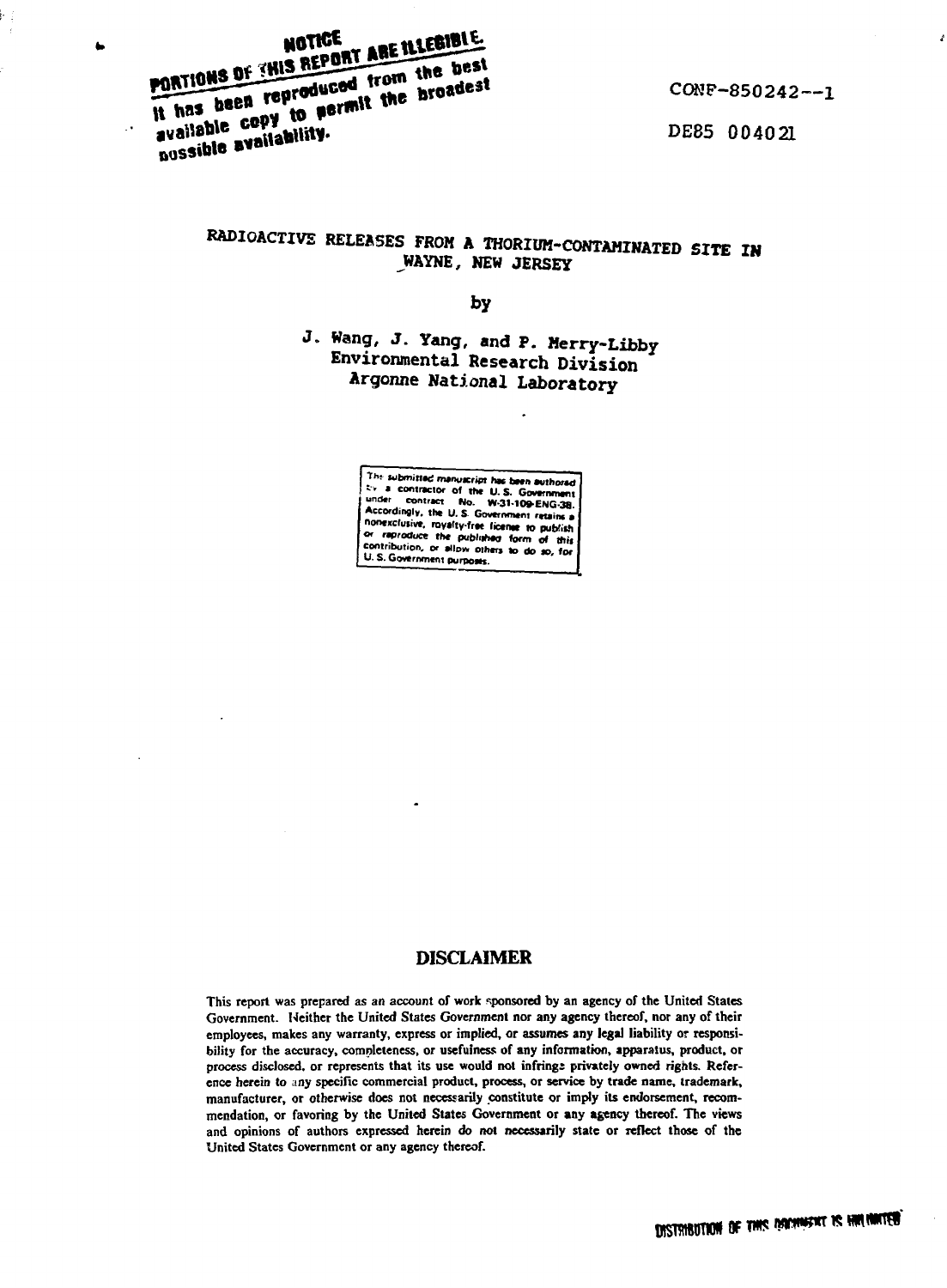# **RADIOACTIVE RELEASES FROM A THORIUM-CONTAMINATED SITE IN WAYNE, NEW JERSEY**  $1$  **y ang**  $2^{2^t}$  and **P Merry-Libby**  $3$

#### **ABSTRACT**

**Various residues and wastes from the production of thorium and rare earths from monazite ore are buried on a hillside in Wayne, New Jersey. In addition, contaminated materials {primarily soils) from nearby vicinity properties are being consolidated onto the Wayne site. The U.S. Department of Energy plans to stabilize all the contaminated materials on an interim basis (20 years) until funding is available to remove them to another location. In order to evaluate the effectiveness of interim stabilization measures, pre-remedial action radioactive releases are compared to estimated releases under a reference stabilization option (one meter cf soil cover). Two potential pathways are examined: (1) airborne radioactive gases (thoron and radon) and particulates, and (2) seegage into the near-surface groundwater. The relative reduction of releases into the air and groundwater for the reference stabilization option is analyzed using mathematical models for radioactive gas fluxes and atmospheric dispersion as well as groundwater transport and dispersion. The consequent health implications for nearby individuals and the general population are also estimated. Health effects due to radioactive releases are estimated to be insignificant.**

# **INTRODUCTION**

**The Wayne site of interest is located in the northeast corner of New Jersey in the western portion of Wayne Township, Passaic County, about 2.9 km north of the town of Wayne. It was formerly used for the processing of thorium ores (monazite sands), which contain naturally occurring radioactive elements. During operations, and subsequently during a decontamination effort, radioactive wastes were buried onsite and are still there. The concentration of thorium-232 ranges from 1.7**

**John Wang, Health Physicist, Environmental Research Division,** Argonne National Laboratory, Argonne, Illinois. **2**

MASTER

**Jing Yang, Environmental Systems Engineer, Environmental Research Division, Argonne National Laboratory, Argonne, Illinois.**

**Pamela Merry-Libby, Environmental Scientist, Environmental Research Division, Argonne National Laboratory, Argonne, Illinois.**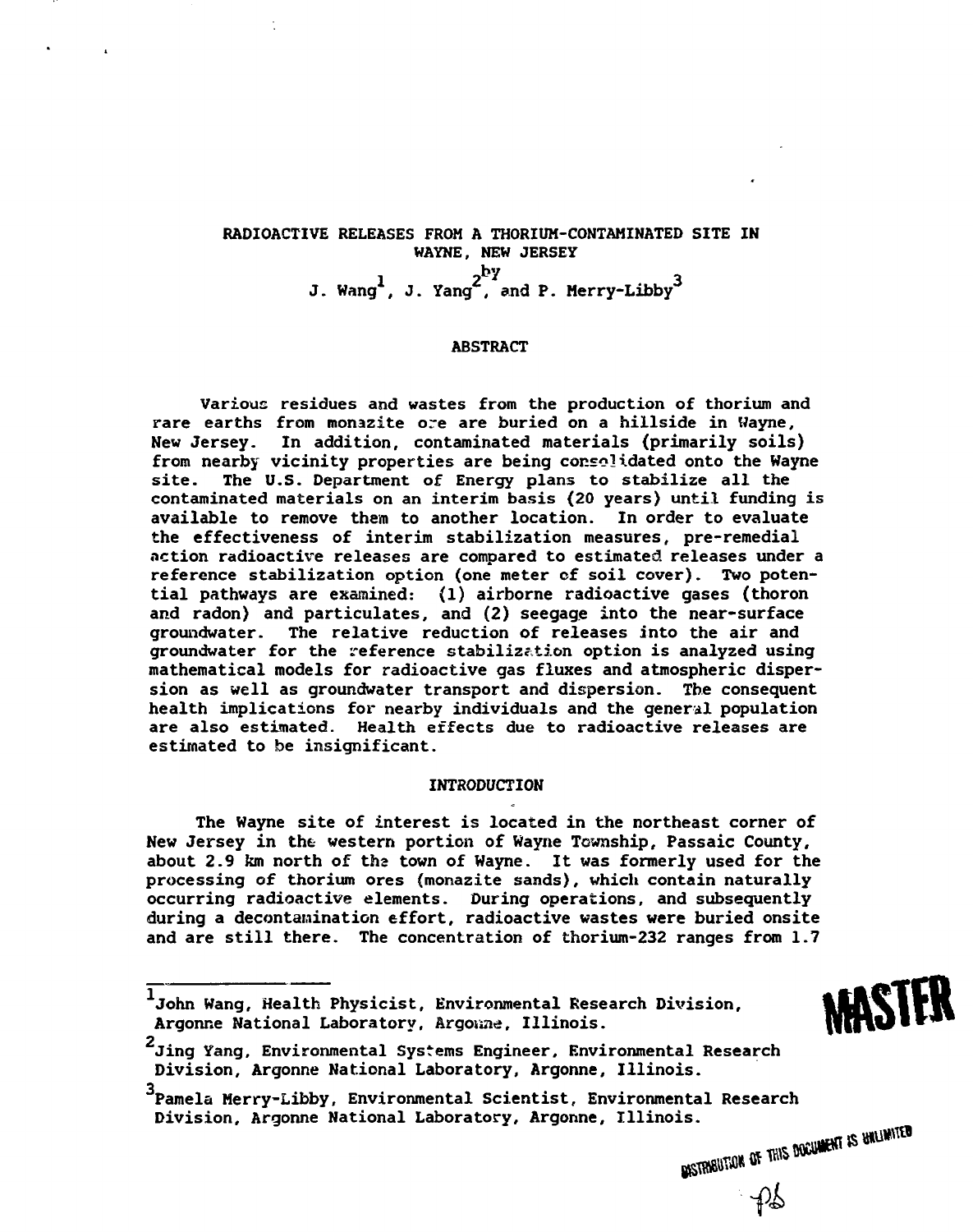**to 2,008 pCi/g and that of radium-226 ranges from 0.8 to 337 pCi/g (Eng et al. 1983). The ratios of radiura-226 and uranium-238 concentrations to total thorium concentrations varied widely in soil, samples from the site, from approximately 0.3 to 35% of the thorium levels. Ratios of uranium-238 to radium-226 also were inconsistent, and no pattern was noted in these variations. These differences suggest that the materials encountered were from different processes and stages in operations conducted on the site (Frame et al. 1983).**

## **ATMOSPHERIC PATHWAYS**

**Several potential pathways by which radionuclides could reach the general public through atmospheric transport are: (1) internal dose from inhalation of radioactive materials (gases and particulates), (2) external dose from submersion in a cloud of contaminated dust, and (3) external dose from radioactive particles deposited on the ground. Potential doses are quantified for nearby individuals and for the general public within an 80-km radius of Wayne based on the following assumptions and estimations:**

- **From radiological survey data, the condition of secular equilibrium is valid for the thorium-232 series nuclides but not for the uranium-238 series nuclides (Frame et al. 1983). The average concentrations of major radionuclides in the buried waste are assumed to be approximately 360 pCi/g for thorium-232 and 100 pCi/g for radium-226.**
- **Pre-remedial action particulate releases due to wind erosion of barren contaminated soil are estimated assuming that 10% of the waste-burial area is barren and using a wind erosion rate of 0.49 kg/ha/yr (Argonne Natl. Lab. 1982). Particulate releases** are estimated to be  $3.4 \times 10^{-4}$  Ci/yr of thorium-232, 3.9  $\times$ **10-<sup>5</sup> Ci/yr of uranium-238, and 9.3 x 10-<sup>5</sup> Ci/yr of radium-226.**
- **Steady releases of radon and thoron are calculated by assuming that (a) the average depth of the contaminated materials is 2.5 m, (b) the unsaturated zone (average 13% moisture) on the top is 0.6 m and the saturated zone on the bottom is 1.9 m, and (c) a 1-m clean soil cover (also 13% moisture) is used for the reference stabilization option. Gas diffusion coefficients of 2.4 x 10-<sup>5</sup> for saturated soils and 4.2 x 10-<sup>2</sup> cm<sup>2</sup>/s for unsaturated soils are used (Rogers et al. 1982).**
- **The population distribution for the 15 million people within 80 km of the Wayne site is estimated based on 1980 county census data.**
- **Meteorological conditions at Wayne are assumed to be similar to those at Newark, New Jersey, for which meterological data are available.**
- **To convert from radiation doses to health effects, the lifetime risks of cancer mortality per person-rem are assumed to be 120 x io-<sup>s</sup>, 2 >< 10-<sup>6</sup>, 90 x io-<sup>6</sup>, and 20 x io-<sup>6</sup> for the whole body, bone, lung, and bronchial epithelium, respectively (U.S. Dept. Energy 1983).**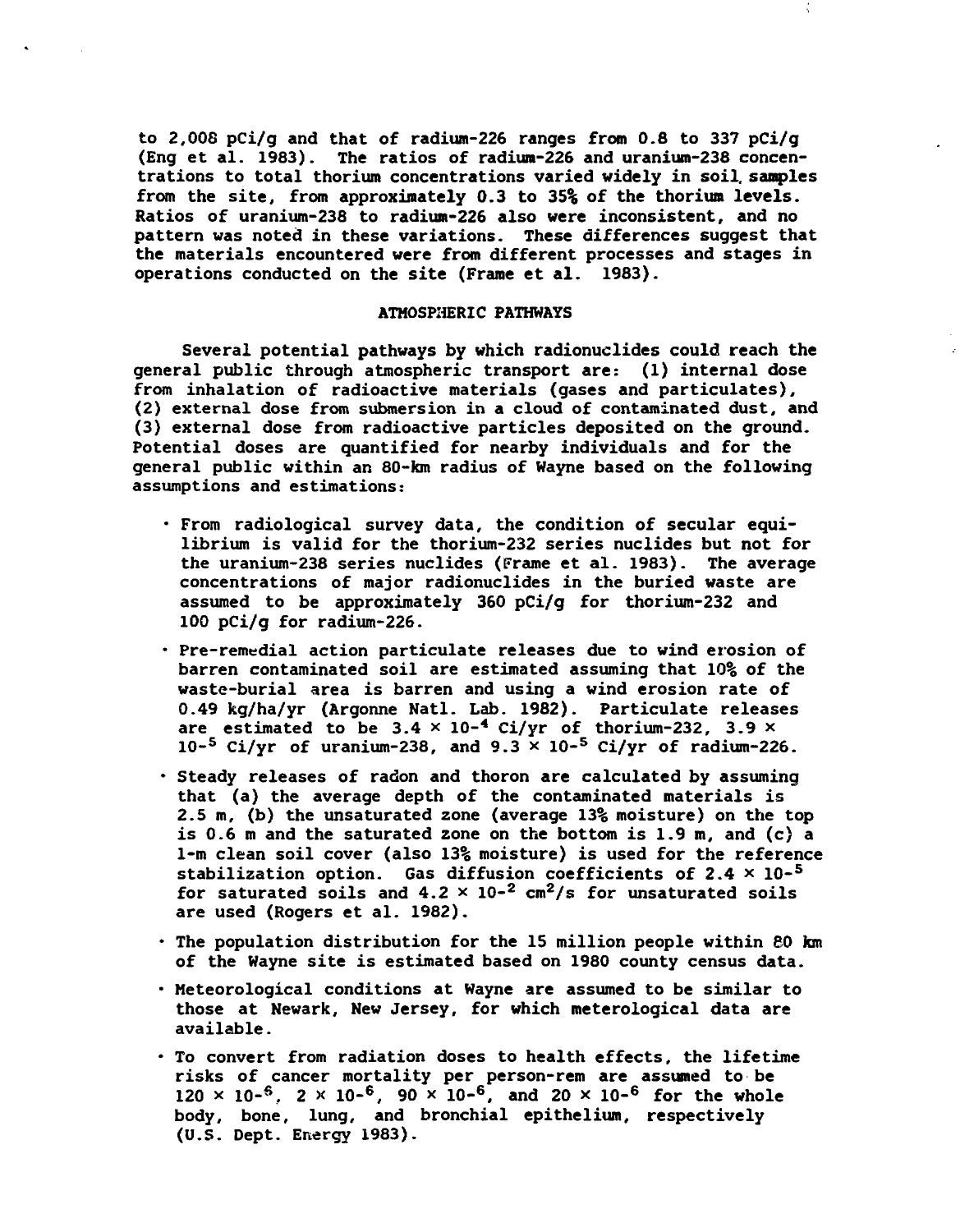**Gas fluxes from soil are calculated using a finite-difference model. Without cover, the gas fluxes are estimated to be 5.7 Ci/yr for radon and 3,500 Ci/yr for thoron. Only 3.6 Ci/yr of radoii and an insignificant amount of thoron are expected with a 1-m soil cover. Without cover, the potential doses to nearby individuals are predicted to be only a small fraction of natural background radiation (Tables 1 and 2). For example, the maximally exposed individual has an annual**

| Individual/<br>Location                      | Distance and<br>Direction<br>from<br>Center of<br>Waste Field | Dose $(mrem/yr)$     |             |                 |                                |
|----------------------------------------------|---------------------------------------------------------------|----------------------|-------------|-----------------|--------------------------------|
|                                              |                                                               | Whole<br><b>Body</b> | <b>Bone</b> | Average<br>Lung | <b>Bronchial</b><br>Epithelium |
| WITHOUT COVER                                |                                                               |                      |             |                 |                                |
| <b>Resident A</b>                            | 90 m E                                                        | 0.62                 | 13.6        | 13.2            | 303                            |
| <b>Resident B</b>                            | $300$ m S                                                     | 0.07                 | 1.58        | 1.50            | 22.2                           |
| Resident C                                   | 210 m W                                                       | 0.08                 | 1.64        | 1.60            | 23.2                           |
| Resident D                                   | 150 m NE                                                      | 0.39                 | 8.47        | 8.23            | 162                            |
|                                              |                                                               |                      |             |                 |                                |
| EDC (person-rem/yr)                          |                                                               | 6.22                 | 24.2        | 127             | 137                            |
| Potential cancer<br>mortality $(10^{-6}/yr)$ |                                                               | 746                  | 48          | 11,430          | 2,740                          |

 $\ddot{\phantom{a}}$ 

**Table 1. Estimated Radiological Doses and Health Effects to Nearby Individuals and the General Publict<sup>1</sup>**

| Individual/<br>Location                              | <b>Distance and</b><br>Direction<br>from<br>Center of<br>Waste Field | Dose (mrem/yr)       |      |                 |                                |  |
|------------------------------------------------------|----------------------------------------------------------------------|----------------------|------|-----------------|--------------------------------|--|
|                                                      |                                                                      | Whole<br><b>Body</b> | Bone | Average<br>Lung | <b>Bronchial</b><br>Epithelium |  |
| WITH COVER                                           |                                                                      |                      |      |                 |                                |  |
| <b>Resident A</b>                                    | 90 m E                                                               | 0.01                 | 0.01 | 0.01            | 6.02                           |  |
| <b>Resident B</b>                                    | 300 m S                                                              | 0.01                 | 0.01 | 0.01            | 0.73                           |  |
| <b>Resident C</b>                                    | 210 m W                                                              | 50.01                | 0.01 | 0.01            | 0.82                           |  |
| <b>Resident D</b>                                    | 150 m NE                                                             | 0.01                 | 0.01 | 0.01.           | 3.97                           |  |
|                                                      |                                                                      |                      |      |                 |                                |  |
| EDC (person-rem/yr)                                  |                                                                      | 0.09                 | 0.20 | 0.08            | 11.7                           |  |
| Potential cancer<br>mortality (10- <sup>6</sup> /yr) |                                                                      | 11                   | 0.4  | 7               | 237                            |  |

**t <sup>1</sup> Bases for radiological analysis are given in the text.**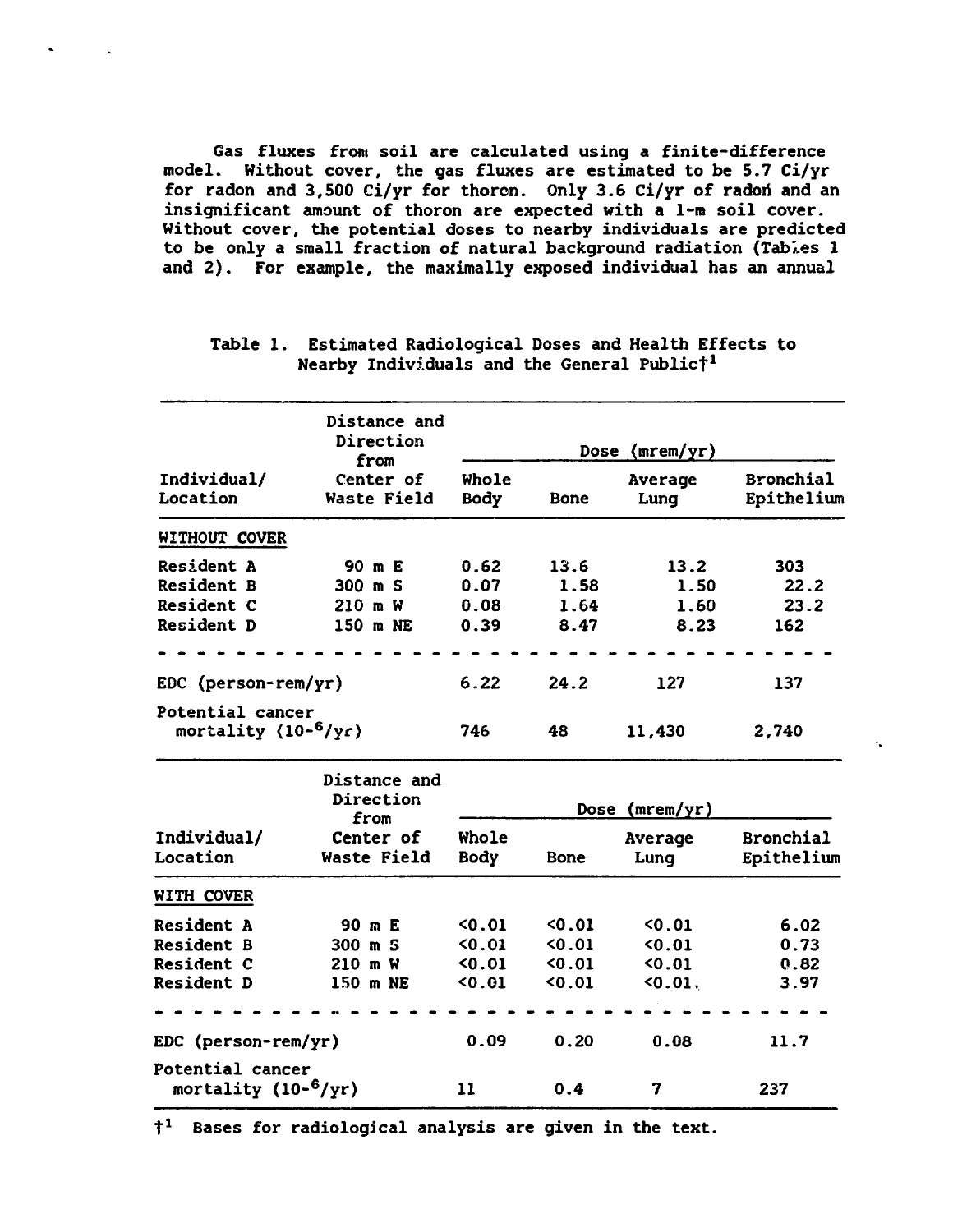| Annual Dose from Buried Wastes<br>(Values from Table 1) | Comparable Dose                                                                                                                                              |  |  |
|---------------------------------------------------------|--------------------------------------------------------------------------------------------------------------------------------------------------------------|--|--|
| $0.62$ mrem (whole body) $\uparrow^2$                   | Equal to dose received from riding<br>about 56 minutes in a jet plane at<br>10,000 m (33,000 ft) because of<br>increase in cosmic radiation with<br>altitude |  |  |
| 13.6 mrem (bone) $\dagger^2$                            | 120 mrem received from natural<br>radiation sources (background)<br>per year                                                                                 |  |  |
| 13.2 mrem (average lung) $\ddagger^2$                   | 130 mrem received from natural<br>background radiation per year                                                                                              |  |  |
| <b>302 mrem (bronchial</b><br>epithelium)† <sup>3</sup> | 320 to 600 mrem received from radon<br>from natural background radiation<br>per year                                                                         |  |  |

**Table 2. Doses to Maximally Exposed Individual!<sup>x</sup> Compared to Doses from Natural Background Sources**

- **t <sup>1</sup> Estimated doses to Resident A prior to remedial actions (without soil cover)—taken from Table 1.**
- **t <sup>2</sup> Conversion factors are given in reports of Argonne National Laboratory (1982) and National Council on Radiation Protection and Measurements (1975).**
- $t^3$ **<sup>3</sup> Assuming an outdoor radon-222 concentration of 0.3 pCi/L (Moses et al. 1963), an indoor concentration of 1 pCi/L (U.N. Sci. Comm. At. Radiat. 1977), and dose conversion factors for radon-222 of 1000 mrem/yr per pCi/L for outdoor background conditions (infinite source) and 625 mrem/yr for indoor conditions (50% equilibrium of radon daughters) (U.S. Nucl. Reg. Comm. 1980).**

**excess whole-body dose (over natural background) of only 0.62 mrem, which is equal to the dose received from riding less than one hour in a jet plane at 10,000 m. The 1-m soil cover can effectively reduce the doses by three or more orders of magnitude, primarily because the 1-m cover eliminates particulate releases and greatly retards the movement of thoron.**

**Doses to the general public are evaluated in terms of the 7.00-year environmental dose commitment (EDC). The radiation doses to the general population near the Wayne site from natural background are 1,500,000, 1,800,000, 2,700,000, and 5,000,000 person-rem per year for whole body, bone, lung, and bronchial epithelium, respectively. The population doses are predicted to be negligible compared to the doses the same population would receive from natural background sources of radiation (Table 1).**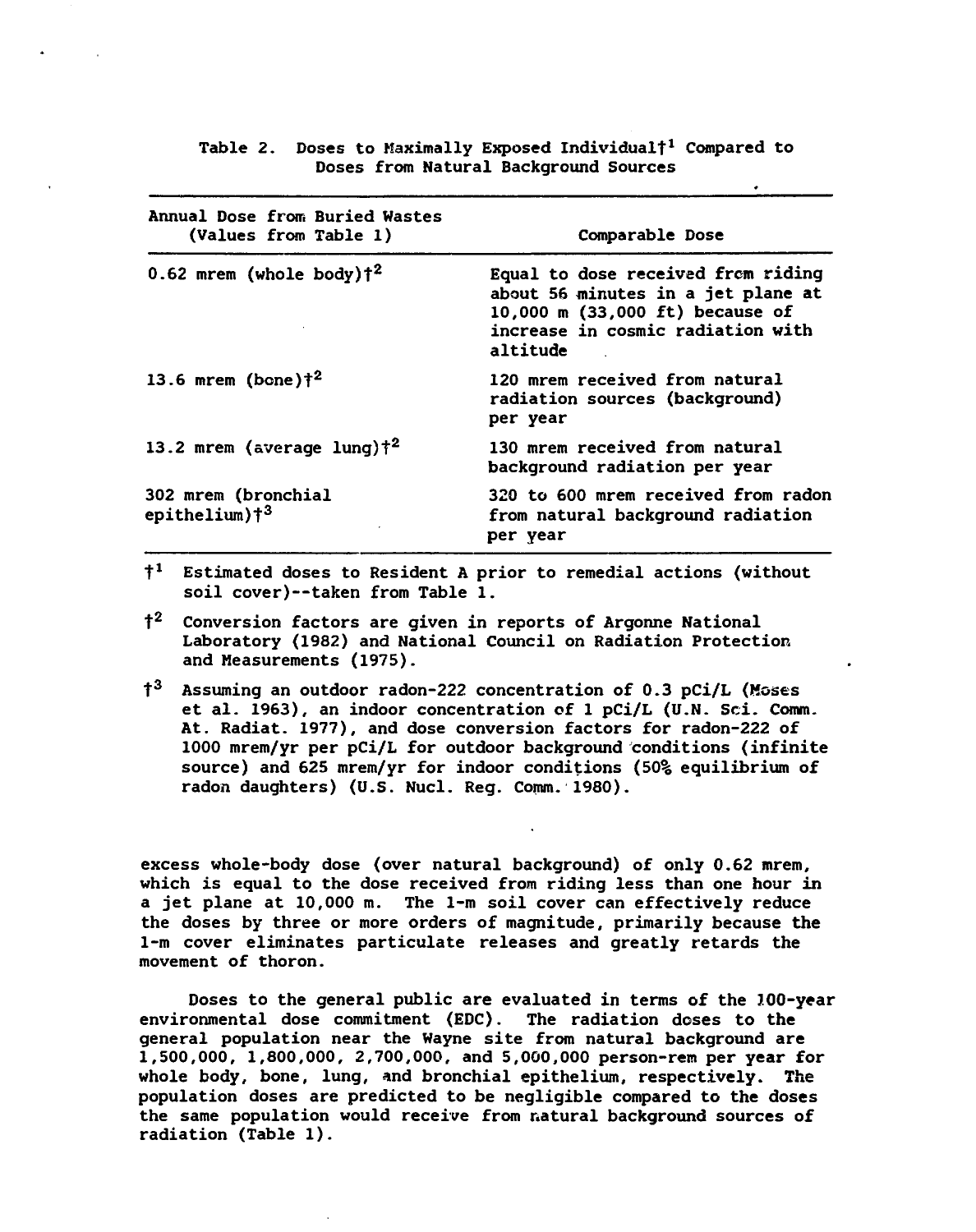### **GROUNDWATER PATHWAY**

**The ground surface at the site rises from about 60 m MSL (mean sea level) near the northwestern corner to about 69 m HSL on the eastern side. The site contains two soil types: (1) urban landrive rhe ad complex (in the flatter western areas where buildings are located), comprised of well-drained soils with a deep water table (>1.8 m deep), and (2) urban land-rockaway complex (in the hilly eastern area of the site where the wastes are buried), comprised of well-drained soils with a high seasonal water table (0.5 to 0.76 m deep) (Seglin 1975). The site is underlain by unconsolidated glacial deposits of clay, silt, sand, and gravel to a depth of about 21 m. The glacial deposits are underlain by sedimentary reddish-brown mudstone, sandstone, and siltstone of the Brunswick Formation of Triassic age (Carswell and Rooney 1976). Both the glacial deposits and the Brunswick Formation are major sources of groundwater in the region.**

**Information regarding movement of groundwater at the Wayne site is not yet available. However, the presence of an artesian well on the site and a nearby spring on a farm suggests that groundwater from the bedrock Brunswick aquifer moves towards the ground surface (Eng et al. 1983). Groundwater in the consolidated glacial deposits probably follows surface contours and hence probably flows from east to west across the site.**

**A potential pathway for radiation exposure in the vicinity of the waste-burial area is direct ingestion of contaminated groundwater. Radionuclides will be leached out of the buried wastes and residues by infiltration of rainfall and carried into the groundwater system. Because there is a limited amount of site-specific data for the bedrock aquifer and because the groundwater from the bedrock aquifer moves toward the ground surface, only the transport of radionuclides in the shallow near-surface aquifer is considered in this study. The groundwater flow is assumed to be under steady-state and isothermal conditions. Groundwater movement is conservatively assumed to be unidirectional in the east-west direction. With regard to groundwater contamination in the surficial aquifer, the radionuclide of most concern is radium-226 because radium is more mobile than the other contaminants (Gilbert et al. 1983). The movement of radium-226 through the saturated aquifer is governed by (1) the mass conservation requirement, (2) ingrowth of radium-226 from radioactive decay of thorium-230, and (3) radioactive decay of radium-226.**

**In this study, a three-dimensional model developed at Oak Ridge National Laboratory (Yeh 1981) is adapted to calculate groundwater concentrations at a particular time and location. A list of input data for the groundwater migration analysis is given in Table 3. The release rate of radium-226 from the waste burial area is estimated by the ion-exchange model (Gilbert et al. 1983). Because of the uncertainties relative to hydrogeclogical conditions at the site, selected values of input parameters in Table 3 tend to be conservative. The potential contamination of groundwater in the burial site under existing conditions (without soil cover) and for the reference stabilization option (with 1 m of soil cover) are analyzed by determining the**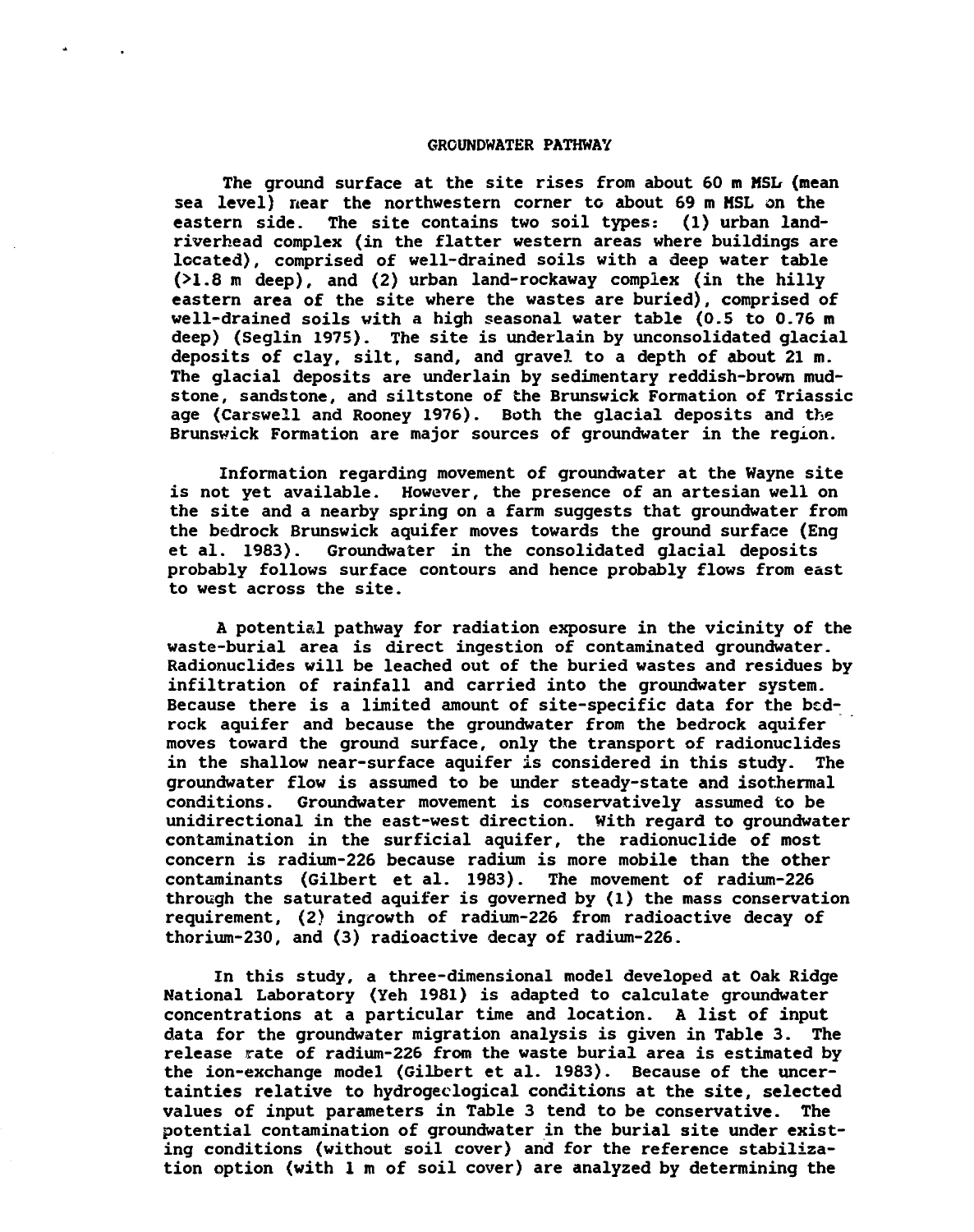| Parameter                   | Unit              | Value                      |  |
|-----------------------------|-------------------|----------------------------|--|
| Annual precipitation        | m/yr              | 1.22                       |  |
| Surface runoff coefficient  |                   | 0.15                       |  |
| Evapotranspiration rate     | m/yr              | 0.63                       |  |
| Infiltration rate           | m/yr              | 0.41                       |  |
| Bulk density of soil        | kg/m <sup>3</sup> | 1,380                      |  |
| <b>Effective porosity</b>   |                   | 0.1                        |  |
| Hydraulic conductivity      | m/s               | $1.0 \times 10^{-7}$       |  |
| Hydraulic gradient          |                   | 0.08                       |  |
| Longitudinal dispersivity   | m                 | 50                         |  |
| Vertical dispersivity       | m                 | 5                          |  |
| Traverse dispersivity       | m                 | 5                          |  |
| Distribution coefficient    | $m^3/kg$          | 0.1                        |  |
| Radioactive decay constant: |                   |                            |  |
| Ra-226                      | 1/yr              | $4.33 \times 10^{-4}$      |  |
| Th-230                      | $1/\text{yr}$     | $9.02 \times 10^{-6}$      |  |
| Leach constant              | 1/yr              | $1.98 \times 10^{-3}$      |  |
| Waste field dimensions      | m                 | $40 \times 140 \times 2.5$ |  |
|                             |                   |                            |  |

**Table 3. Summary of Parameters Used for Calculation of Ra-226 Concentration in Groundwater**

**ratio of the radium-226 concentration in groundwater (C) to the radium-226 concentration in the waste (S). The concentration of radium-226 in the groundwater can then be computed by multiplying this ratio by the radium-226 concentration in the waste.**

**The release rate of leachate would be about the same for both options, assuming well-drained soils are used for the cover. Only results on a vertical cross section paralleling the east-west direction and passing through the center of waste area are shown in Figures 1 through 3. As indicated by the results given in Figures 1 and 2 for time frames of 20 years and 1,000 years, high radium-226 concentrations would be limited to the area below the waste field. The vertical concentration profiles for radium-226 at 40 m and 80 m from the waste source are shown in Figure 3. No elevated radium-226 concentrations are predicted beyond 80 m from the eastern edge of the waste (about 40 m from the western site boundary). Using the radium-226 concentration of 100 pCi/g in the waste, the concentration of radium-226 in groundwater at 80 m would be zero at 20 years and about 0.1 pCi/L at 1,000 years (Figure 3). These concentrations are within the current EPA drinking water standard of 5 pCi/L (corresponding to C/S of 0.05 in the figures). The concentrations of thorium are not presented because thorium is quite strongly bound to the soil and the extent of its migration is much less due to the relatively high distribution coefficient of this radionuclide (mean value about 60 m<sup>3</sup>/kg). Based on these results, it is concluded that the potential impact of radionuclides released from the site does not seem likely to threaten the quality of groundwater outside the site boundary within the time frames considered.**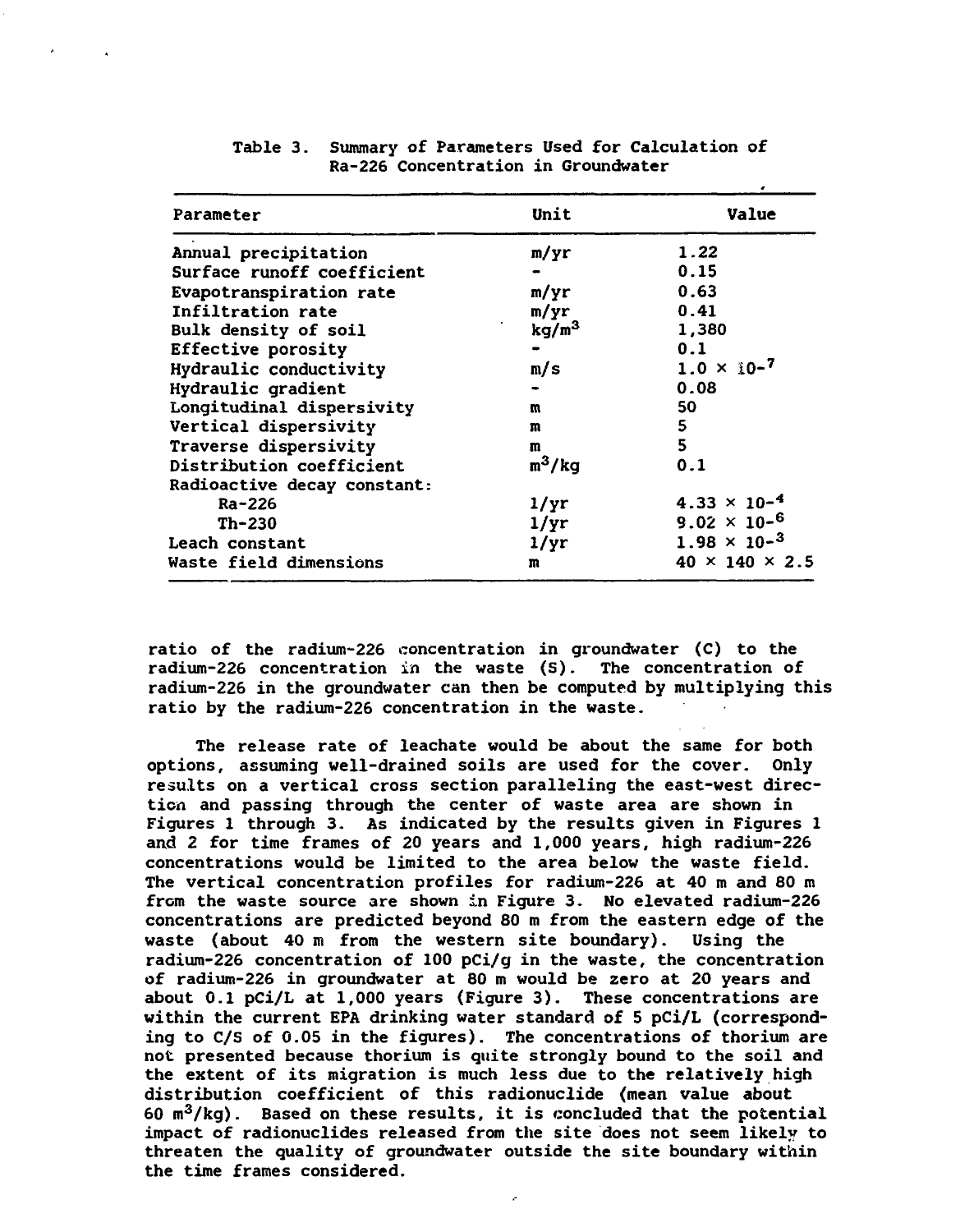

Figure 1. Ratio of Radium-226 Concentration in Groundwater to Concentration in Waste After 20 Years.



Figure 2. Ratio of Radium-226 Concentration in Groundwater to Concentration in Waste After 1,000 Years.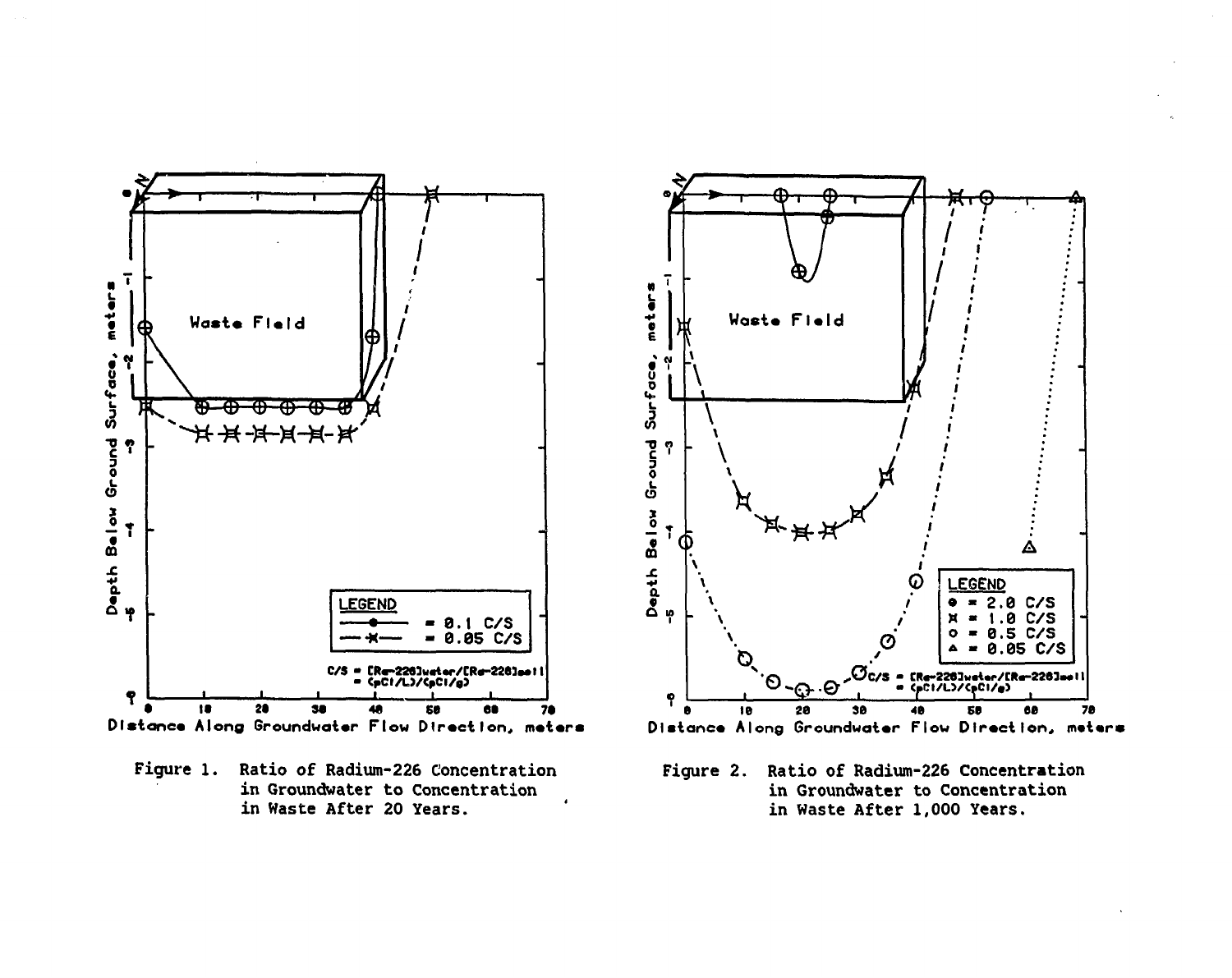

**Figure 3. Vertical Concentration Profile for Radium-226 at 40 and 80 Meters After 1,000 Years.**

#### **CONCLUSION**

**Based on the mathematical simulation for migration of radionuclides via atmospheric dispersion and groundwater transport, the potential health effects to maximally exposed individuals and the surrounding general public due to radioactive releases from the thorium-contaminated site at Wayne will be insignificant. The addition of a one-meter soil cover can effectively eliminate most radiation doses via atmospheric pathways. If onsite controls are maintained and wells are not allowed in the onsite surficial aquifer downgradient of the burial area, adverse health effects will not occur.**

# **REFERENCES**

- **Argonne National Laboratory. 1982. Methods for Assessing Environmental Impacts of a FUSRAP Property-Cleanup/Interim Storage Remedial Action. ANL/EIS-16. Prepared for Formerly Utilized Sites Remedial Action Program, U.S. Department of Energy.**
- **Carswell, L.D., and J.G. Rooney. 1976. Summary of Geology and Groundwater Resources of Passaic County, New Jersey. U.S. Geological Survey Water Resources Investigation 76-75. Prepared in cooperation with New Jersey Department of Environmental Protection, Division of Water Resources. June 1976.**